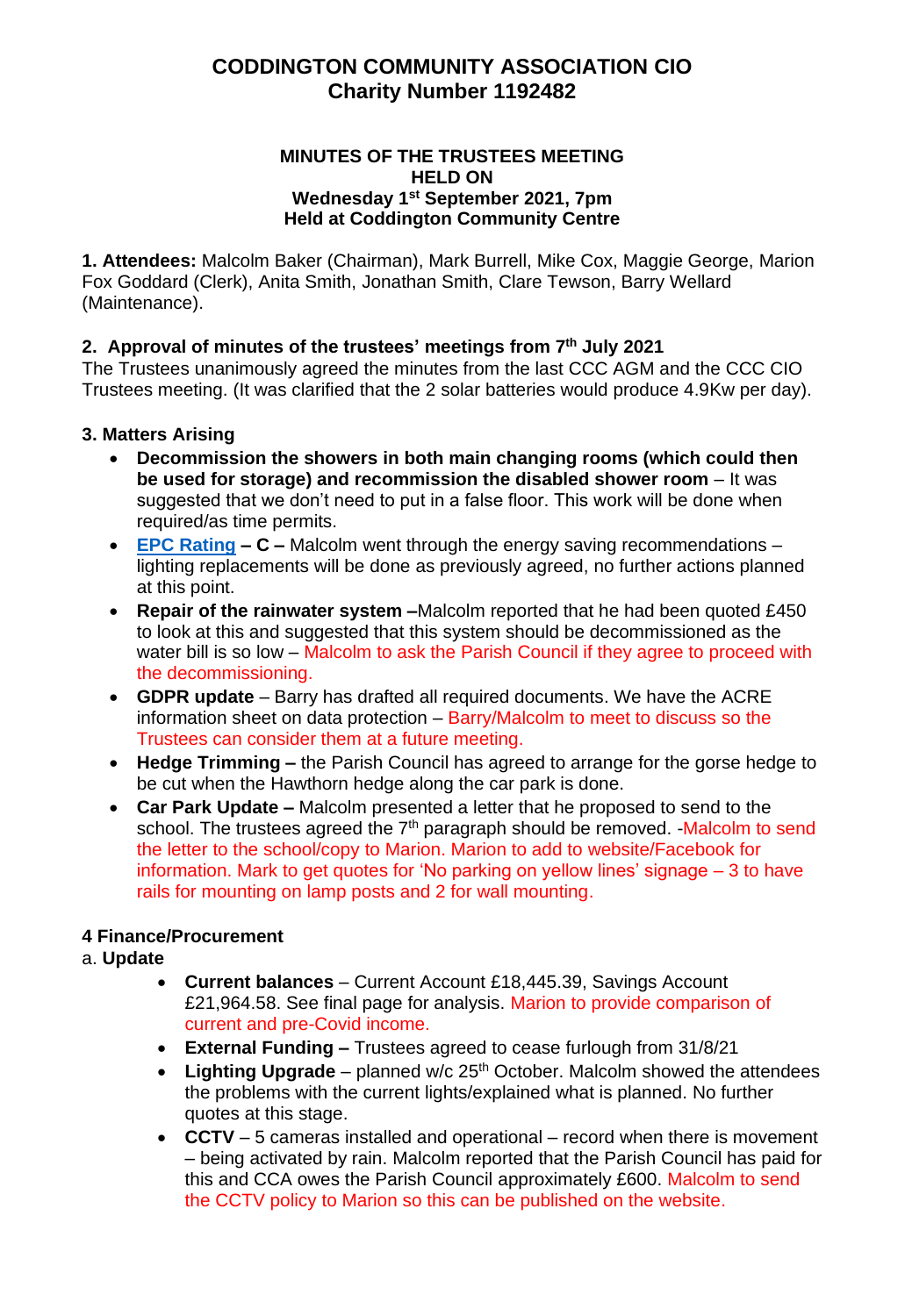### **5. Wi-Fi Review**

Malcolm has been to various suppliers and the costs are prohibitive to improve what we have. This allows up to 8 users at a time (not suitable for streaming).

### **6. Maintenance Update**

- Legionella risk assessment Need to make sure that we are compliant when decommissioning the showers. Barry to organise Legionella training (Guardian or online?) and investigate what is require as the Calorifiers/ Hot Water Storage Tank annual check was not done as there is no inspection hatch or means of purging the system as it is a sealed unit.
- Car Park clean and repointing This has been done. Malcolm has requested a quote for repainting the white lines.
- Cabinet and fence painting Barry reported that he had received a quote to do this for £1440 (should last for 5-10 years) – The trustees agreed to proceed with this - Barry to organise.
- Fence repair Only 1 post in need of repair. Using a metal stake was agreed Barry to organise.
- Emergency lighting/fire alarm will be tested on  $14/9 -$  it is likely more emergency lights will need to be replaced.
- Insurance Public and Employee Liability (and possibly defibrillator) runs out 27/9/21 – Barry to get quotes and send to Marion so this can be sent to all trustees for a decision.

#### **7. Bookings update**

New bookings – evening Pilates in addition to daytime (different providers). U3A Archaeology starting this month. U3A Craft and Chatter restarting this month. Possible additional U3A craft group doing trial session in October. Kung Fu has restarted. SNU and Moving to Music plan to restart.

Brownies debt still not cleared – Marion to write to hirer to explain if the debt is not paid by 30/9/21, this issue will be raised with the Guiding Association.

Friday Coffee Mornings – Clare to run these with 50% of profit to the Forever Foundation and 50% to CCA. Clare to send outline of plan for this to the Trustees for agreement.

Mark to get a quote for a coffee machine which will be funded by CCA.

Marion to write to all hirers that we do not have a return date for to explain if we don't have a return date by the end of September, we will need the keys back and their lockers etc to be cleared. (If the toddlers group do not require their toys, Clare can use these).

### **9. Any Other Business**

a. Live and Local – It was agreed to proceed with this – Jonathan to take this forward/liaise with Izzy (at L&L) and feedback to the Trustees with suggestion on how/when we can proceed.

b. Breastfeeding Friendly Venue – Marion to apply and promote when approved by NSDC.

c. Maggie is no longer a Parish Councillor but will remain as a Trustee of CCA.